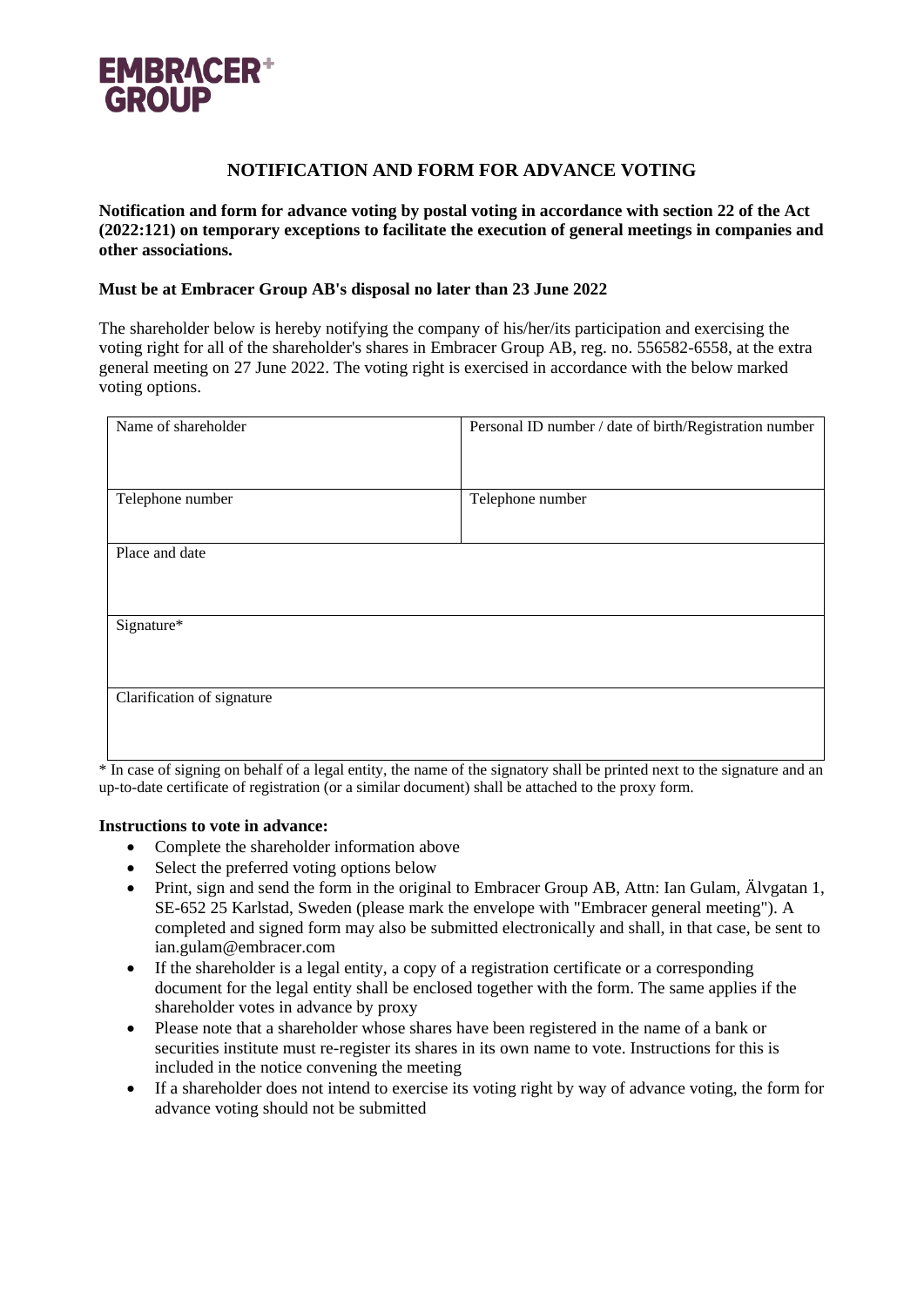A shareholder cannot give any other instructions than selecting one of the options specified at each point in the form. If a shareholder wishes to abstain from voting in relation to a matter, kindly refrain from selecting an option. A vote (i.e. the advance voting in its entirety) is invalid if the shareholder has provided the form with specific instructions or conditions or if pre-printed text is amended or supplemented. One form per shareholder will be considered. If more than one form is submitted, the form with the latest date will be considered. The form latest received by the company will be considered if two forms are dated at the same date. An incomplete or wrongfully completed form may be discarded without being considered.

In the advance voting form, the shareholders may request that resolutions in one or more of the matters raised in the proposed agenda be postponed to a so-called continued general meeting, which may not be held solely by advance voting. Such a continued meeting for a decision in a specific matter shall take place if the meeting decides on it or if the owners of at least one tenth of all shares in the Company so requests.

The form, together with any enclosed authorization documentation, shall be provided to Embracer Group AB no later than 23 June 2022. An advance vote can be withdrawn up to and including 23 June 2022 by contacting the company via ian.gulam@embracer.com.

For complete proposals for the items on the agenda, kindly refer to the notice convening the meeting and the proposals on Embracer Group AB's webpage.

For information on how your personal data is processed, see the integrity policy that is available at Euroclear's webpage www.euroclear.com/dam/ESw/Legal/Privacy%20notice%20BOSS%20- %20final%20220324.pdf.